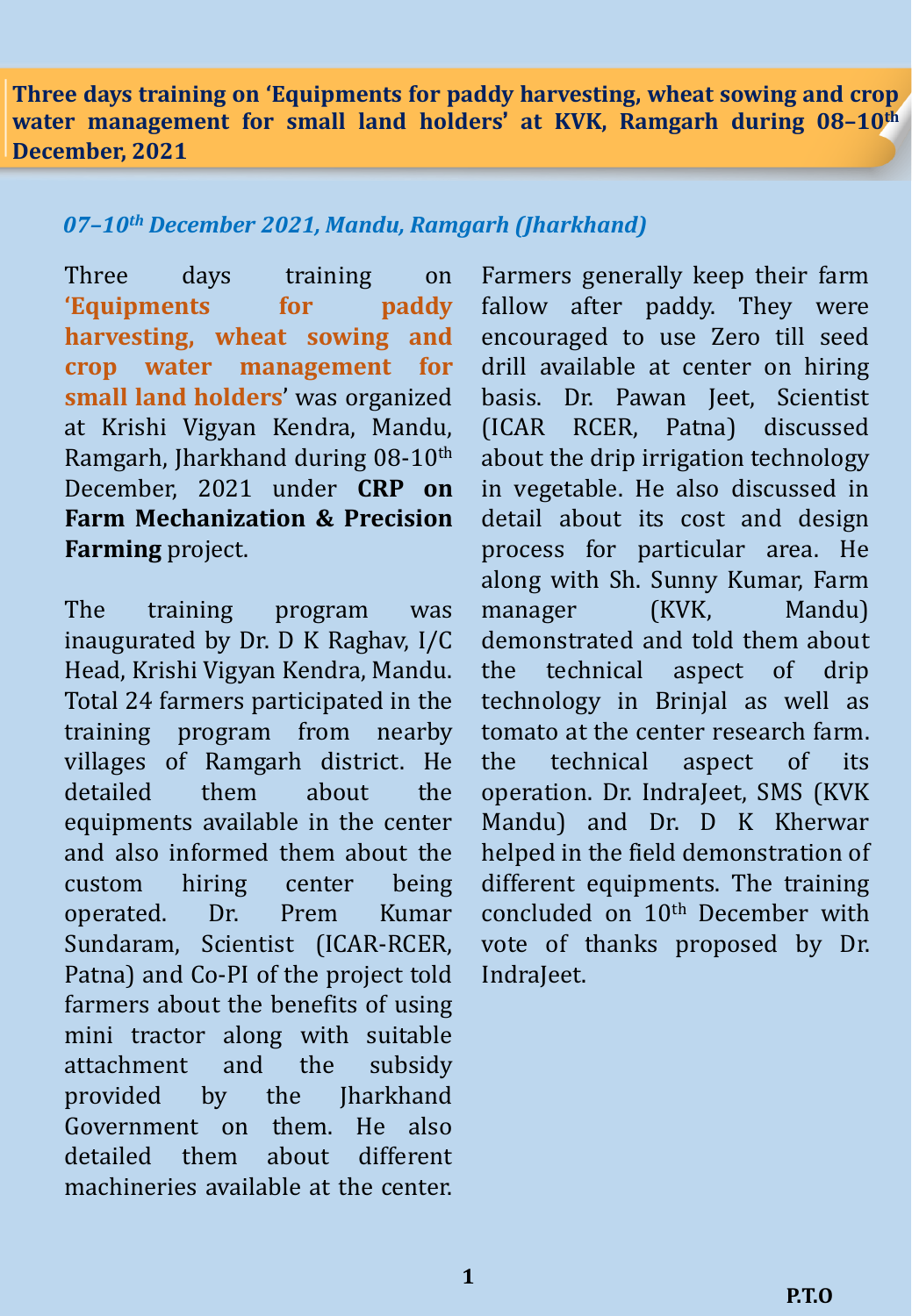# **Glimpses of the Training programme**

### *08-10th December 2021, Mandu, Ramgarh (Jharkhand)*



Three days training on "Equipments for paddy harvesting, wheat sowing and crop water management for small land holders' at KVK, Ramgarh during **08–10th December, 2021**